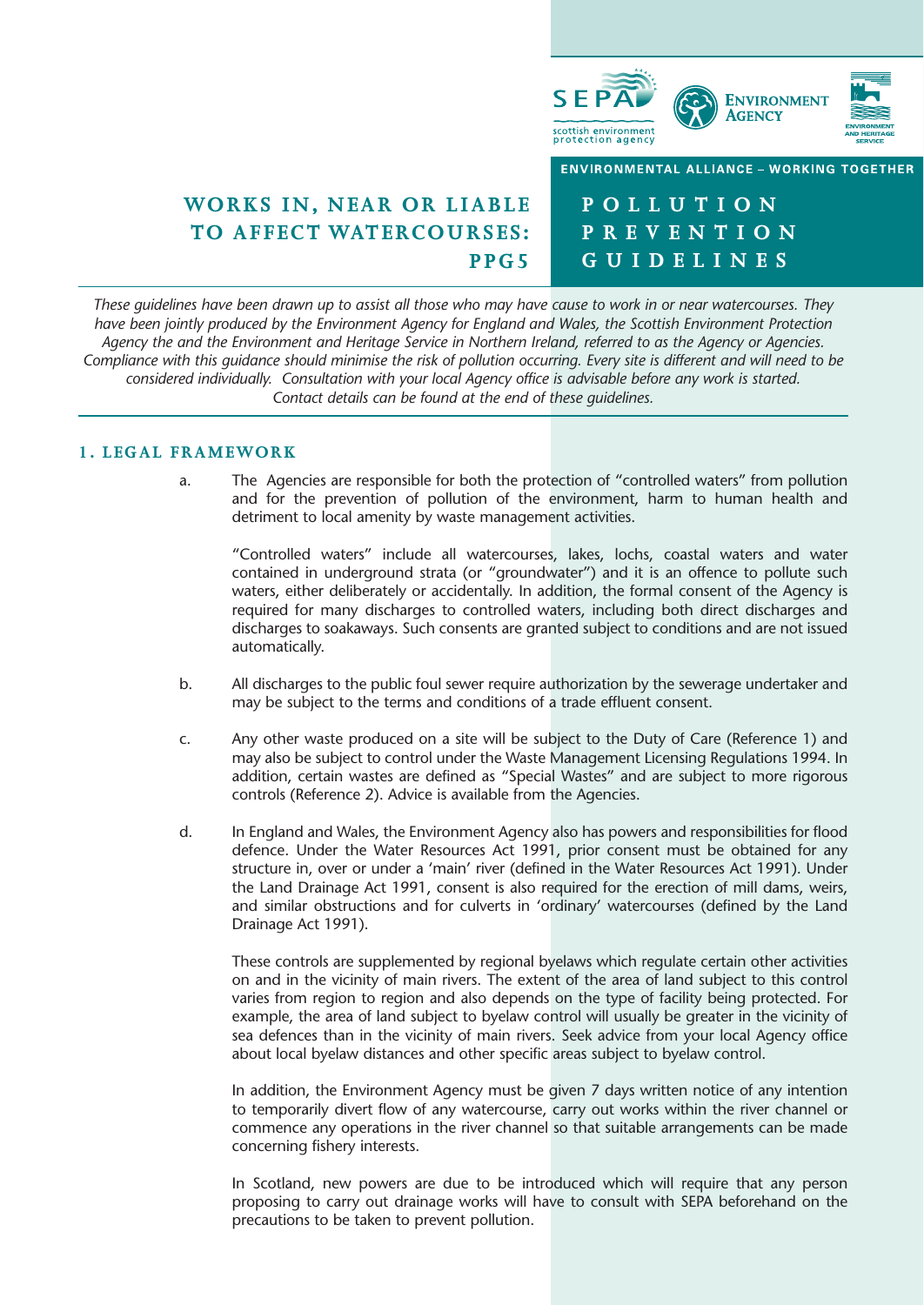# **2. INTRODUCTION**

Most pollution incidents are avoidable. Careful planning can reduce the risk of pollution. Most of the measures needed to prevent pollution cost very little, especially if they are included at the planning stage of any scheme or project. In contrast, the costs of cleaning up a pollution incident can be very high. There are also serious consequences of a prosecution for environmental offences. Any work carried out in or near watercourses must be regarded as high risk with significant potential to cause pollution.

Potential pollutants of concern include silt, cement, concrete, fuel, lubricating and shutter release oils, petrol, sewage, bridge cleaning debris and other waste materials.

The Agency has produced specific guidance for pollution prevention at construction and demolition sites (PPG6 - Reference 3) which should be followed in conjunction with this guidance if applicable.

# **3. GENERAL PRECAUTIONS**

In planning and carrying out any work in or near rivers, streams, ditches and other watercourses, precautions must be taken to ensure their complete protection against pollution, silting and erosion.

Any work on or near foul sewers, (especially trunk sewers), underground oil/chemical pipelines or fluid filled electricity cables poses a major threat of pollution if damage occurs. At least 7 days prior notification of an intention to work on these structures should be given to the Agency, enabling appropriate pollution prevention measures and emergency procedures to be agreed.

The use of industrial by-products at locations where drainage from the material could directly or indirectly enter surface or groundwater must be discussed with the Agency. Such materials must be suitable for the purpose, well weathered and must not pose a leachate problem (Reference 4).

# **4. SILT**

Silt causes lasting damage to river life such as fish, insects and plants and can also build up to cause flooding. Water containing silt should never be pumped or allowed to flow directly into a river, stream or surface water drain. Silty water can arise from dewatering excavations, exposed ground, stockpiles, plant and wheel washing, site roads and disturbance of the river bed. Where possible, silty water should be disposed of to the foul sewer with the prior agreement of the sewerage undertaker (see Section 1b). Discharges to streams, watercourses or soakaways must have Agency approval which should be obtained well in advance. Suitable treatment will be required, such as the use of a lagoon, tank or grassed area to settle solids. For fine silts, flocculants may be required to aid settlement, although these should be used with care because of their potential for pollution.

# **a. Pumping**

Care should be taken with the discharge to watercourse of any pumped clean water from dewatering or overpumping operations. If it is carried out with a powerful pump and/or at a high rate, then the river bed and bank could be disturbed and eroded, producing silty river water. Therefore pumped discharges must be made using a pump of a suitable size for the situation and at a rate which will not cause river bed disturbance.

### **b. Excavations**

Where possible prevent water from entering excavations. Use cut off ditches to prevent entry of surface water and well point dewatering or cut-off walls for groundwater. Use the corner of the excavation as a pump sump and avoid disturbing that corner. Do not allow personnel or plant to disturb water in the excavation. For work in river channels, the use of coffer dams is recommended to keep river water out of the working area.

# **c. Exposed ground and stockpiles**

Minimise the amount of exposed ground and soil stockpiles. Seeding or covering stockpiles and constructing silt fences from a suitable geotextile may be useful in reducing silt levels in run-off water.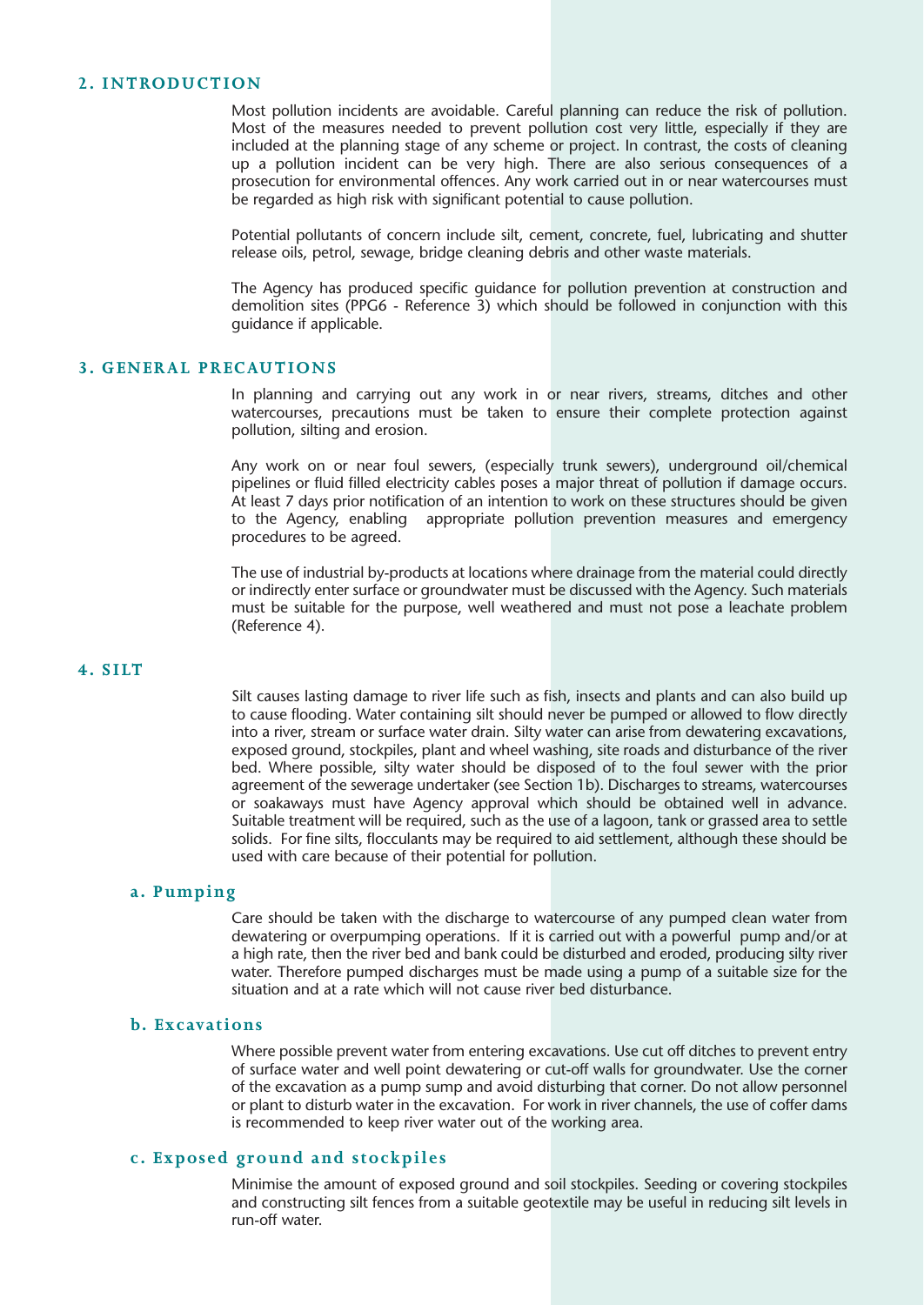# **d. Site roads and river crossings**

Site roads and approaches to river crossings must be regularly brushed or scraped and kept free from dust and mud deposits. The inclusion of small dams in roadside ditches may assist silt retention, especially on steep slopes. If a river is to be frequently crossed, a permanent bridge or pipe crossing should be constructed. This would make fording of the river, and the consequent disturbance of the bed, unnecessary.

# **e. Bank restoration**

Where possible, bank restoration should be carried out by vehicles operating from the bank rather than the river.

# **5. CONCRETE AND CEMENT**

Fresh concrete and cement are very alkaline and corrosive and can cause serious pollution in watercourses. It is essential to ensure that the use of wet concrete and cement in or close to any watercourse is carefully controlled so as to minimise the risk of any material entering the water, particularly from shuttered structures or the washing of equipment. The use of quick setting mixes may be appropriate.

For long term projects involving on-site concrete production, careful initial siting of concrete mixing facilities is vital. A settlement and recirculation system for water reuse should be considered. This will minimise the risk of pollution and reduce water usage. Washing out and cleaning of concrete batching plant or ready mix lorries should be carried out in a contained area as far from the watercourse as practical.

# **6. OIL AND CHEMICALS**

#### **a. Storage**

Fuel, oil and chemical storage must be sited on an impervious base within a bund and secured. The base and bund walls must be impermeable to the material stored and of adequate capacity. Detailed guidelines concerning above ground oil storage tanks are available (PPG2 - Reference 5). Leaking or empty drums must be removed from the site immediately and disposed of via a registered waste disposal contractor.

#### **b. Security**

All valves and trigger guns should be protected from vandalism and unauthorised interference and should be turned off and securely locked when not in use. Any tanks or drums should be stored in a secure container or compound, which should be kept locked when not in use. Bowsers should be stored within site security compounds.

### **c. Refuelling**

The risk of spilling fuel is at its greatest during refuelling of plant. Where possible, refuel mobile plant in a designated area, preferably on an impermeable surface well away from any drains or watercourses. Keep a spill kit available and use a bunded bowser. Never leave a vehicle unattended during refuelling or jam open a delivery valve. Check hoses and valves regularly for signs of wear, and ensure that they are turned off and securely locked when not in use. Diesel pumps and similar equipment should be placed on drip trays to collect minor spillages or leaks. These should be checked regularly and any accumulated oil removed for appropriate disposal.

#### **d. Biodegradable oils**

When working in or near rivers, the use of biodegradable chainsaw chain bar lubricant and biodegradable hydraulic oil in plant is recommended. The Environment Agency has adopted a policy to do so for its own operations, and those working on its behalf will be required to do so by the year 2005.

# **7. BRIDGE CLEANING AND REPAINTING**

Where bridges or other structures over, or adjacent to, rivers are being cleaned or repainted, debris should be prevented from falling into the watercourse or onto the embankment. Provision for the collection of solid debris, including spent abrasive materials and waste paint, should be incorporated into working methods. Where possible physical cleaning methods should be adopted in preference to the use of liquid chemicals such as caustic and acid solutions. If such liquids are used the effluent must be fully contained. The Agency can advise on the required pollution prevention measures (PPG23 - Reference 6).